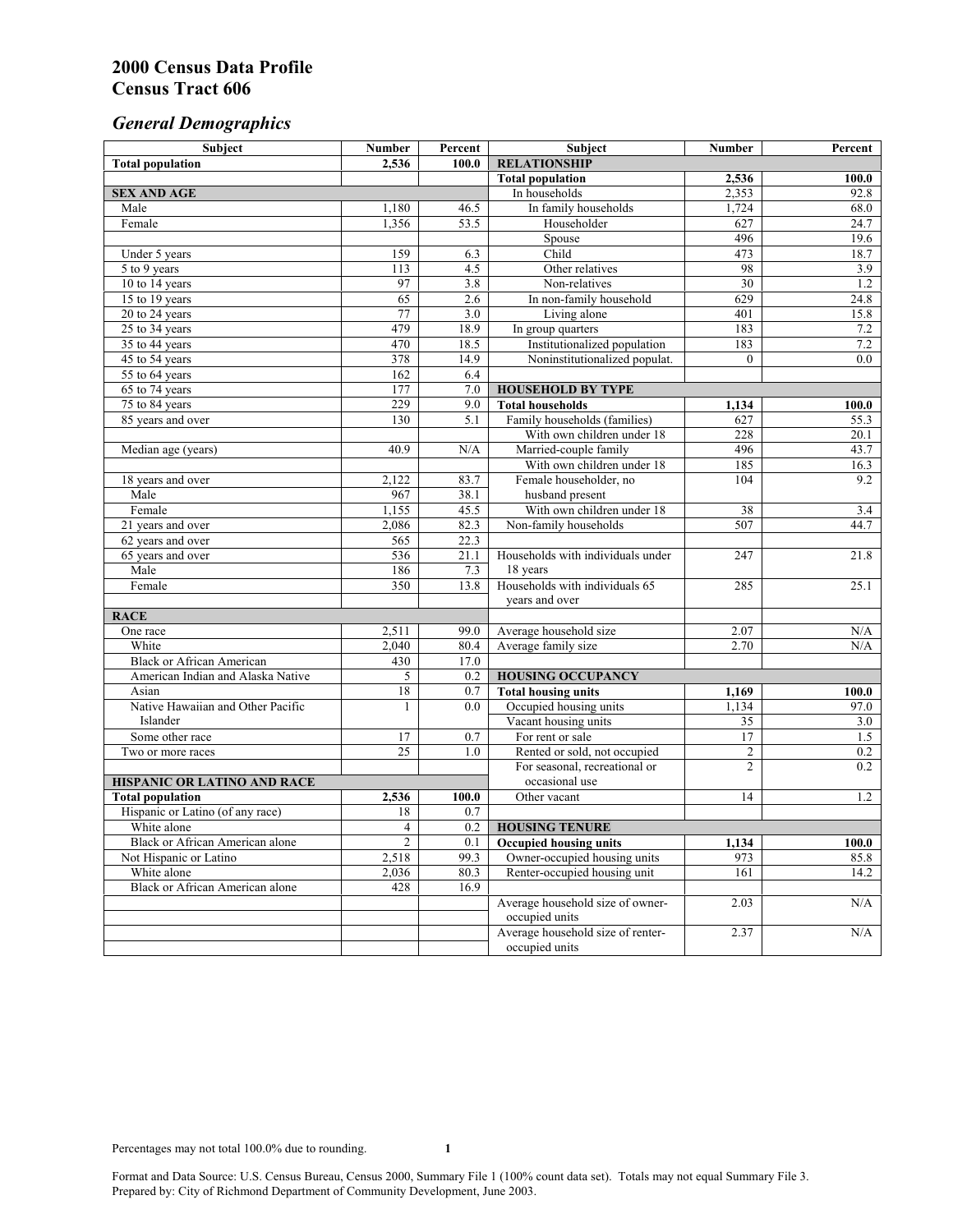### *Social Characteristics*

| <b>Subject</b>                              | <b>Number</b>            | Percent        | <b>Subject</b>                         | <b>Number</b>    | Percent |
|---------------------------------------------|--------------------------|----------------|----------------------------------------|------------------|---------|
| <b>SCHOOL ENROLLMENT</b>                    | <b>RESIDENCE IN 1995</b> |                |                                        |                  |         |
| Population 3 years and over enrolled in     | 444                      | 100.0          | Population 5 years and over            | 2.422            | 100.0   |
| school                                      |                          |                | Same house in 1995                     | 1,238            | 51.1    |
| Nursery school, preschool                   | 79                       | 17.8           | Different house in the U.S. in         | 1,156            | 47.7    |
| Kindergarten                                | 11                       | 2.5            | 1995                                   |                  |         |
| Elementary school (grades 1-8)              | 156                      | 35.1           | Same county                            | 606              | 25.0    |
| High school (grades 9-12)                   | 83                       | 18.7           | Different county                       | 550              | 22.7    |
| College or graduate school                  | 115                      | 25.9           | Same state                             | 402              | 16.6    |
|                                             |                          |                | Different state                        | 148              | 6.1     |
| EDUCATIONAL ATTAINMENT                      |                          |                | Elsewhere in 1995                      | 28               | 1.2     |
| Population 25 years and over                | 2,020                    | 100.0          |                                        |                  |         |
| Less than 9 <sup>th</sup> grade             | 64                       | 3.2            | <b>NATIVITY AND PLACE OF BIRTH</b>     |                  |         |
| $9th$ to $12th$ grade, no diploma           | 146                      | 7.2            | <b>Total population</b>                | 2,617            | 100.0   |
| High school graduate (includes equivalency) | 375                      | 18.6           | Native                                 | 2,539            | 97.0    |
| Some college, no degree                     | 399                      | 19.8           | Born in United States                  | 2,520            | 96.3    |
| Associate degree                            | 59                       | 2.9            | State of residence                     | 1,767            | 67.5    |
| Bachelor's degree                           | 563                      | 27.9           | Different state                        | 753              | 28.8    |
| Graduate or professional degree             | 414                      | 20.5           | <b>Born outside United States</b>      | 19               | 0.7     |
| Percent high school graduate or higher      | 89.6%                    | N/A            | Foreign born                           | 78               | 3.0     |
| Percent bachelor's degree or higher         | 48.4%                    | N/A            | Entered 1990 to March 2000             | 21               | 0.8     |
|                                             |                          |                | Naturalized citizen                    | 43               | 1.6     |
| <b>MARITAL STATUS</b>                       |                          | Not a citizen  | 35                                     | 1.3              |         |
| Population 15 years and over                | 2,206                    | 100.0          |                                        |                  |         |
| Never married                               | 665                      | 30.1           | <b>REGION OF BIRTH OF FOREIGN BORN</b> |                  |         |
| Now married, not including separated        | 1,034                    | 46.9           | Total (excluding born at sea)          | 78               | 100.0   |
| Separated                                   | 48                       | 2.2            | Europe                                 | 8                | 10.3    |
| Widowed                                     | 209                      | 9.5            | Asia                                   | 24               | 30.8    |
| Female                                      | 202                      | 9.2            | Africa                                 | $\Omega$         | 0.0     |
| Divorced                                    | 250                      | 11.3           | Oceania                                | $\mathbf{0}$     | 0.0     |
| Female                                      | 167                      | 7.6            | Latin America                          | 46               | 59.0    |
|                                             |                          |                | Northern America                       | $\theta$         | 0.0     |
| <b>GRANDPARENTS AS CAREGIVERS</b>           |                          |                |                                        |                  |         |
| Grandparent living in household with<br>18  |                          | 100.0          | <b>LANGUAGE SPOKEN AT HOME</b>         |                  |         |
| one or more own grandchildren under 18      |                          |                | Population 5 years and over            | 2,422            | 100.0   |
| years                                       |                          |                | English only                           | 2,295            | 94.8    |
| Grandparent responsible for grandchildren   | 18                       | 100.0          | Language other than English            | 127              | 5.2     |
|                                             |                          |                | Speak English less than                | 52               | 2.1     |
| <b>VETERAN STATUS</b>                       |                          |                | "very well"                            |                  |         |
| Civilian population 18 years and over       | 2,133                    | 100.0          | Spanish                                | 90               | 3.7     |
| Civilian veterans                           | 322                      | 15.1           | Speak English less than<br>"very well" | 45               | 1.9     |
| <b>DISABILITY STATUS OF THE CIVILIAN</b>    | Other Indo-European      | $\overline{7}$ | 0.3                                    |                  |         |
| NONINSTITUTIONALIZED POPULATION             | languages                |                |                                        |                  |         |
| Population 5 to 20 years                    | 324                      | 100.0          | Speak English less than                | $\overline{7}$   | 0.3     |
| With a disability                           | 46                       | 14.2           | "very well"                            |                  |         |
| Population 21 to 64 years                   | 1,567                    | 100.0          | Asian and Pacific Island               | 30               | 1.2     |
| With a disability                           | 197                      | 12.6           | languages                              |                  |         |
| Percent employed                            | 55.3%                    | N/A            | Speak English less than                | $\mathbf{0}$     | 0.0     |
| No disability                               | 1,370                    | 87.4           | "very well"                            |                  |         |
| Percent employed                            | 87.7%                    | N/A            | Other Languages                        | $\boldsymbol{0}$ | $0.0\,$ |
| Population 65 years and over                | 349                      | 100.0          | Speak English less than                | $\mathbf{0}$     | 0.0     |
| With a disability                           | 117                      | 33.5           | "very well"                            |                  |         |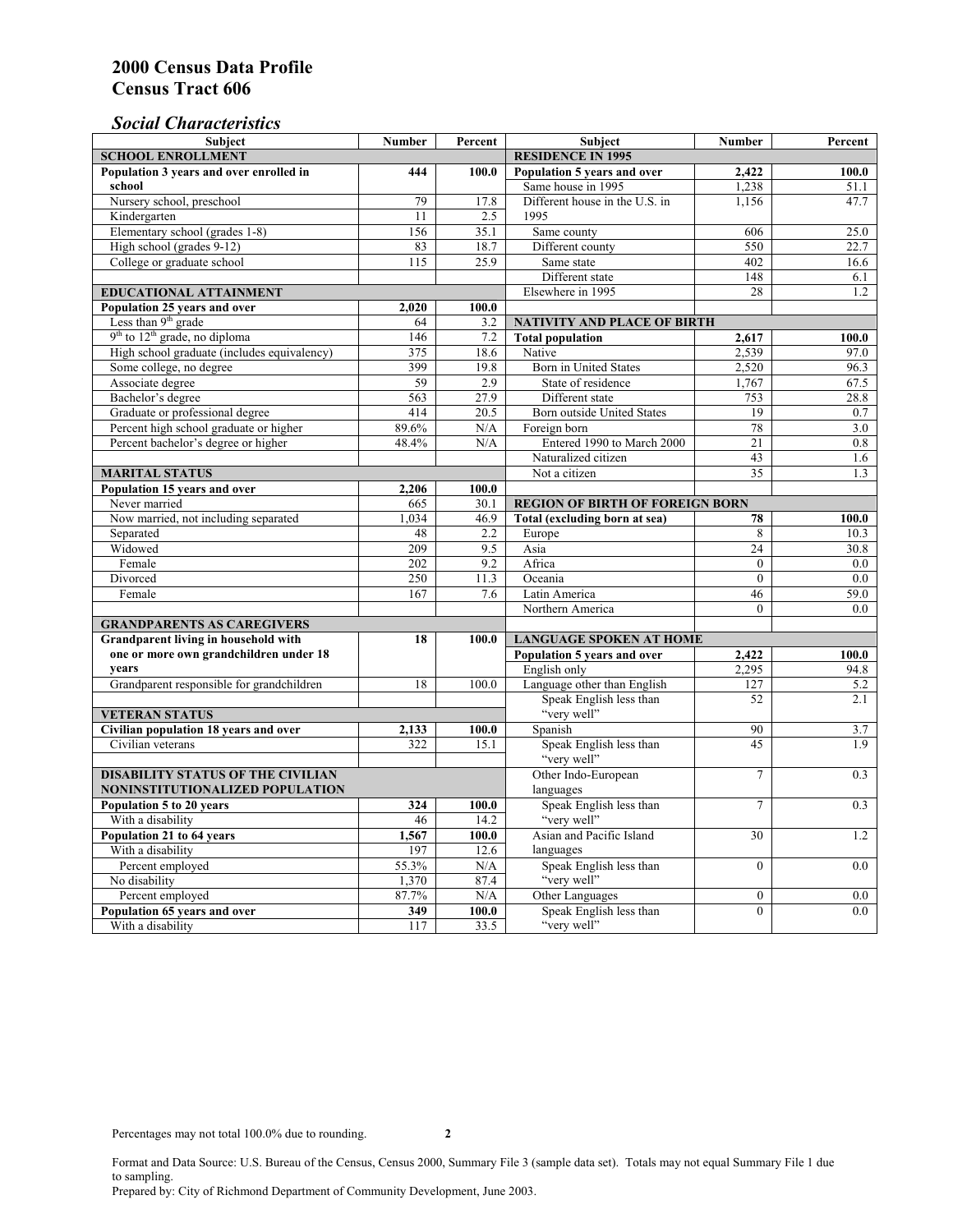#### *Economic Characteristics*

| <b>Subject</b>                                     | Number           | Percent | Subject                              | Number         | Percent    |
|----------------------------------------------------|------------------|---------|--------------------------------------|----------------|------------|
| <b>EMPLOYMENT STATUS</b>                           |                  |         | <b>INCOME IN 1999</b>                |                |            |
| Population 16 years and over                       | 2,192            | 100.0   | Households                           | 1,128          | 100.0      |
| In labor force                                     | 1,410            | 64.3    | Less than \$10,000                   | 41             | 3.6        |
| Civilian labor force                               | 1,403            | 64.0    | \$10,000 to \$14,999                 | 74             | 6.6        |
| Employed                                           | 1,389            | 63.4    | \$15,000 to \$24,999                 | 87             | 7.7        |
| Unemployed                                         | 14               | 0.6     | \$25,000 to \$34,999                 | 148            | 13.1       |
| Percent of civilian labor force                    | 1.0%             | N/A     | \$35,000 to \$49,999                 | 169            | 15.0       |
| Armed Forces                                       | $\overline{7}$   | 0.3     | \$50,000 to \$74,999                 | 232            | 20.6       |
| Not in labor force                                 | 782              | 35.7    | \$75,000 to \$99,999                 | 122            | 10.8       |
| Females 16 years and over                          | 1,187            | 100.0   | \$100,000 to \$149,999               | 169            | 15.0       |
| In labor force                                     | 636              | 53.6    | \$150,000 to \$199,999               | 46             | 4.1        |
| Civilian labor force                               | 629              | 53.0    | \$200,000 or more                    | 40             | 3.5        |
| Employed                                           | 615              | 51.8    | Median household income (dollars)    | 53,800         | N/A        |
| Own children under 6 years                         | 225              | 100.0   |                                      |                |            |
| All parents in family in labor force               | 196              | 87.1    | With earnings                        | 915            | 81.1       |
|                                                    |                  |         | Mean earnings (dollars)              | 68,117         | N/A        |
| <b>COMMUTING TO WORK</b>                           |                  |         | With Social Security income          | 301            | 26.7       |
| Workers 16 years and over                          | 1,364            | 100.0   | Mean Social Security income          | 14,431         | N/A        |
| Car, truck, or van – drove alone                   | 991              | 72.7    | (dollars)                            |                |            |
| Car, truck, or van - carpooled                     | 258              | 18.9    | With Supplemental Security income    | 49             | 4.3        |
| Public transportation (including taxicab)          | 20               | 1.5     | Mean Supplemental Security           | 8,110          | N/A        |
| Walked                                             | 12               | 0.9     | income (dollars)                     |                |            |
| Other means                                        | $\overline{4}$   | 0.3     | With public assistance income        | 15             |            |
| Worked at home                                     | 79               | 5.8     | Mean public assistance income        | 2.280          | 1.3<br>N/A |
|                                                    |                  |         | (dollars)                            |                |            |
| Mean travel time to work (minutes)                 | 20.5             | N/A     |                                      |                |            |
|                                                    |                  |         | With retirement income (dollars)     | 161            | 14.3       |
| Employed civilian population 16 years and over     | 1,389            | 100.0   | Mean retirement income (dollars)     | 14,727         | N/A        |
| <b>OCCUPATION</b>                                  |                  |         |                                      |                |            |
| Management, professional, and related occupations  | 768              | 55.3    | <b>Families</b>                      | 648            | 100.0      |
| Service occupations                                | 119              | 8.6     | Less than \$10,000                   | $\mathbf{0}$   | $0.0\,$    |
| Sales and office occupations                       | 308              | 22.2    | \$10,000 to \$14,999                 | 20             | 3.1        |
| Farming, fishing, and forestry occupations         | 7                | 0.5     | \$15,000 to \$24,999                 | 56             | 8.6        |
| Construction, extraction, and maintenance          | 76               | 5.5     | \$25,000 to \$34,999                 | 70             | 10.8       |
| occupations                                        |                  |         | \$35,000 to \$49,999                 | 62             | 9.6        |
| Production, transportation, and material moving    | 11               | 8.0     | \$50,000 to \$74,999                 | 169            | 26.1       |
| occupations                                        |                  |         | \$75,000 to \$99,999                 | 72             | 11.1       |
|                                                    |                  |         | \$100,000 to \$149,999               | 128            | 19.8       |
| <b>INDUSTRY</b>                                    |                  |         | \$150,000 to \$199,999               | 31             | 4.8        |
| Agriculture, forestry, fishing and hunting, and    | $\boldsymbol{0}$ | 0.0     | \$200,000 or more                    | 40             | 6.2        |
| mining                                             |                  |         | Median family income (dollars)       | 69,375         | N/A        |
| Construction                                       | 85               | 6.1     |                                      |                |            |
| Manufacturing                                      | 94               | 6.8     | Per capita income (dollars)          | 30,690         | N/A        |
| Wholesale trade                                    | $\overline{27}$  | 1.9     | <b>Median earnings (dollars)</b>     |                |            |
| Retail trade                                       | 136              | 9.8     | Male full-time, year-round workers   | 41,270         | N/A        |
| Transportation and warehousing, and utilities      | 30               | 2.2     | Female full-time, year-round workers | 36,642         | N/A        |
| Information                                        | 61               | 4.4     |                                      | Number         | Percent    |
| Finance, insurance, real estate, and rental and    | 138              | 9.9     |                                      | below          | below      |
| leasing                                            |                  |         |                                      | poverty        | poverty    |
| Professional, scientific, management,              | 298              | 21.5    | Subject                              | level          | level      |
| administrative, and waste management services      |                  |         | <b>POVERTY STATUS IN 1999</b>        |                |            |
| Educational, health and social services            | 223              | 16.1    | <b>Families</b>                      | 12             | 1.9        |
| Arts, entertainment, recreation, accommodation and | 110              | 7.9     | With related children under 18 years | 12             | 4.2        |
| food services                                      |                  |         | With related children under 5 years  | 12             | $8.8\,$    |
| Other services (except public administration)      | 89               | 6.4     | Families with female householder, no | $\bf{0}$       | 0.0        |
| Public Administration                              | 98               | 7.1     | husband present                      |                |            |
|                                                    |                  |         | With related children under 18 years | $\overline{0}$ | $0.0\,$    |
| <b>CLASS OF WORKER</b>                             |                  |         | With related children under 5 years  | $\overline{0}$ | 0.0        |
| Private wage and salary workers                    | 1,068            | 76.9    | Individuals                          | 127            | 5.2        |
| Government workers                                 | 228              | 16.4    | 18 years and over                    | 104            | 5.3        |
| Self-employed workers in own not incorporated      | 93               | 6.7     | 65 years and over                    | 12             | 3.4        |
| business                                           |                  |         | Related children under 18 years      | 23             | 4.8        |
| Unpaid family workers                              | $\mathbf{0}$     | 0.0     | Related children 5 to 17 years       | 5              | 1.8        |
|                                                    |                  |         | Unrelated individuals 15 years and   | 77             | 11.9       |
|                                                    |                  |         | over                                 |                |            |
|                                                    |                  |         |                                      |                |            |

Percentages may not total 100.0% due to rounding. **3** 

Format and Data Source: U.S. Bureau of the Census, Census 2000, Summary File 3 (sample data set). Totals may not equal Summary File 1 due to sampling.

Prepared by: City of Richmond Department of Community Development, June 2003.